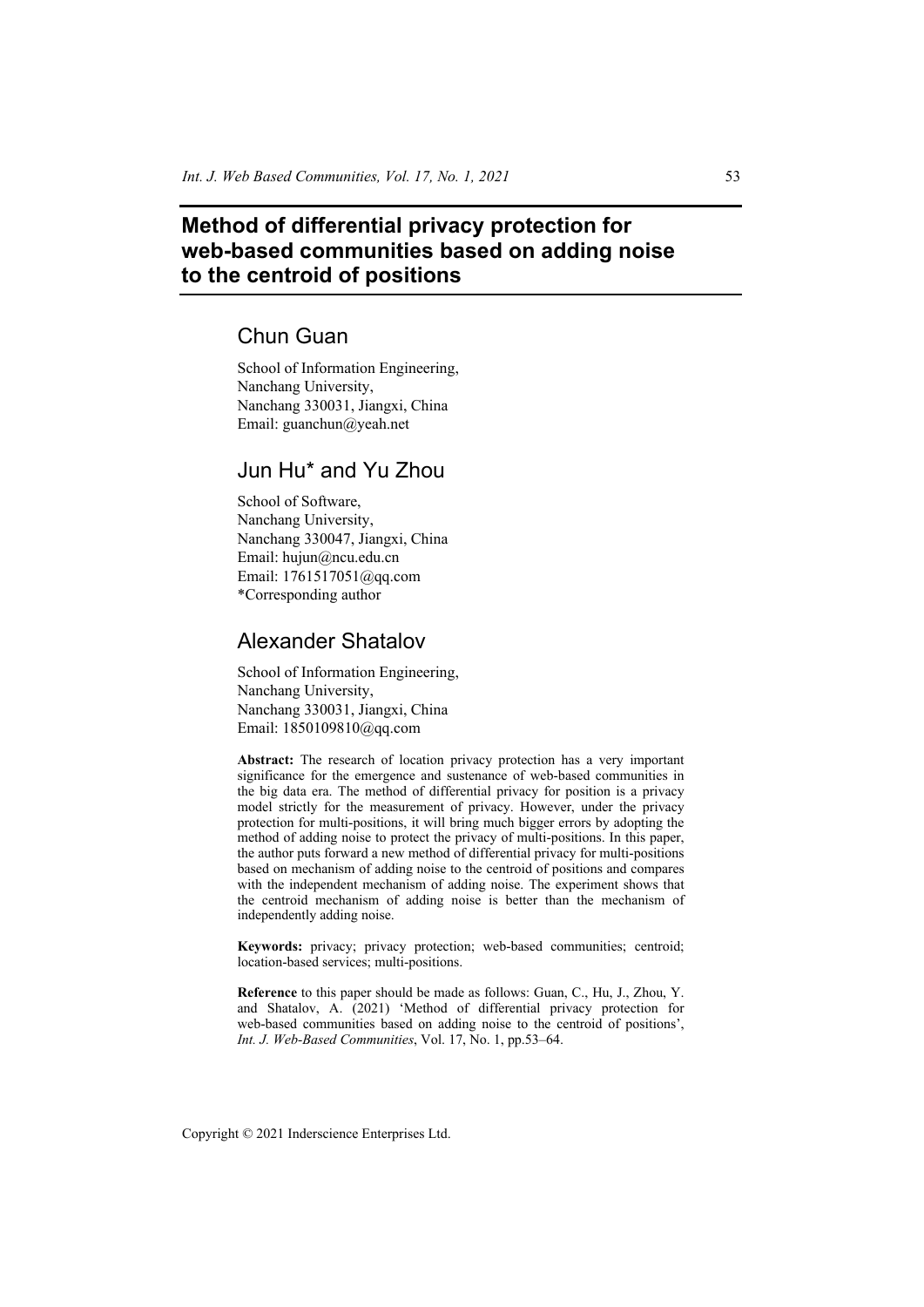#### 54 *C. Guan et al.*

**Biographical notes:** Chun Guan received her BE degree from the Department of Electronic Engineering from Jiangxi University in China in 1993. She obtained her ME degree in Applied Mathematics from Nanchang University in China in 1998, and obtained her PhD degree in Management Science and Engineering from Nanchang University in China in 2005. She is currently an Associate Professor at the School of Information Engineering, Nanchang University. Her research interests include artificial intelligence, privacy protection and web-based communities.

Jun Hu obtained his BE degree from the Department of Computer Science from Jiangxi University in China in 1992, his ME degree in Applied Mathematics from Nanchang University in China in 1997, and his PhD degree in Computer Application from BIT (Beijing Institute of Technology) in China in 2003. He is currently a Professor at School of Software, Nanchang University. He visited the School of Computer Science, Nanyang Technological University, Singapore from October to December 2012, and visited the Clemson University School of Computer Science for one year from 2017 to 2018. He is mainly engaged in research works on artificial intelligence, computational intelligence, trust computing, deep learning and other related fields.

Yu Zhou received his BE degree in Software Engineering from Nanchang University, China, in 2016. He is currently pursuing his Master's degree at Nanchang University, China with a research subject regarding privacy protection in web-based communities.

Alexander Shatalov is an undergraduate student at School of Information Engineering, Nanchang University in China with a research subject regarding privacy protection in web-based communities.

## **1 Introduction**

With the mature development of positioning technology, such as mobile communication technology and sensing device, the geographic location information between human beings and objects is effectively associated. Placing a sensor chip in the mobile object can locate the position information of the mobile object. For example, the positioning devices, such as GPS and Wi-Fi, are placed in the mobile devices widely. The smart phones and vehicle navigation can directly achieve the exact location information of the mobile object, for example, most of current social websites application can collect and publish the location information of the users (Jabeur et al., 2013). Moreover, the rise of wearable devices bring new ways for location information, it can locate the location of the users by processing the data of the collective acceleration and optical image (Anguelov et al., 2010; Ugolotti et al., 2013).

Members of web communities often use the GPS information in daily life. The personal location service brings community members a lot of convenience. By collecting the places which the user often goes, it can be presumed the user's living habits and trip rules, then individual service can be recommended to both the user and his/her social network members. For example, in the document (Abowd et al., 1997; Cui et al., 2019), by analysing a large number of historical trajectory data, reasonable routes can be recommended to everyone; and according to the current traffic congestion, more fast and convenient route can be recommended to the user and so on. The wireless data science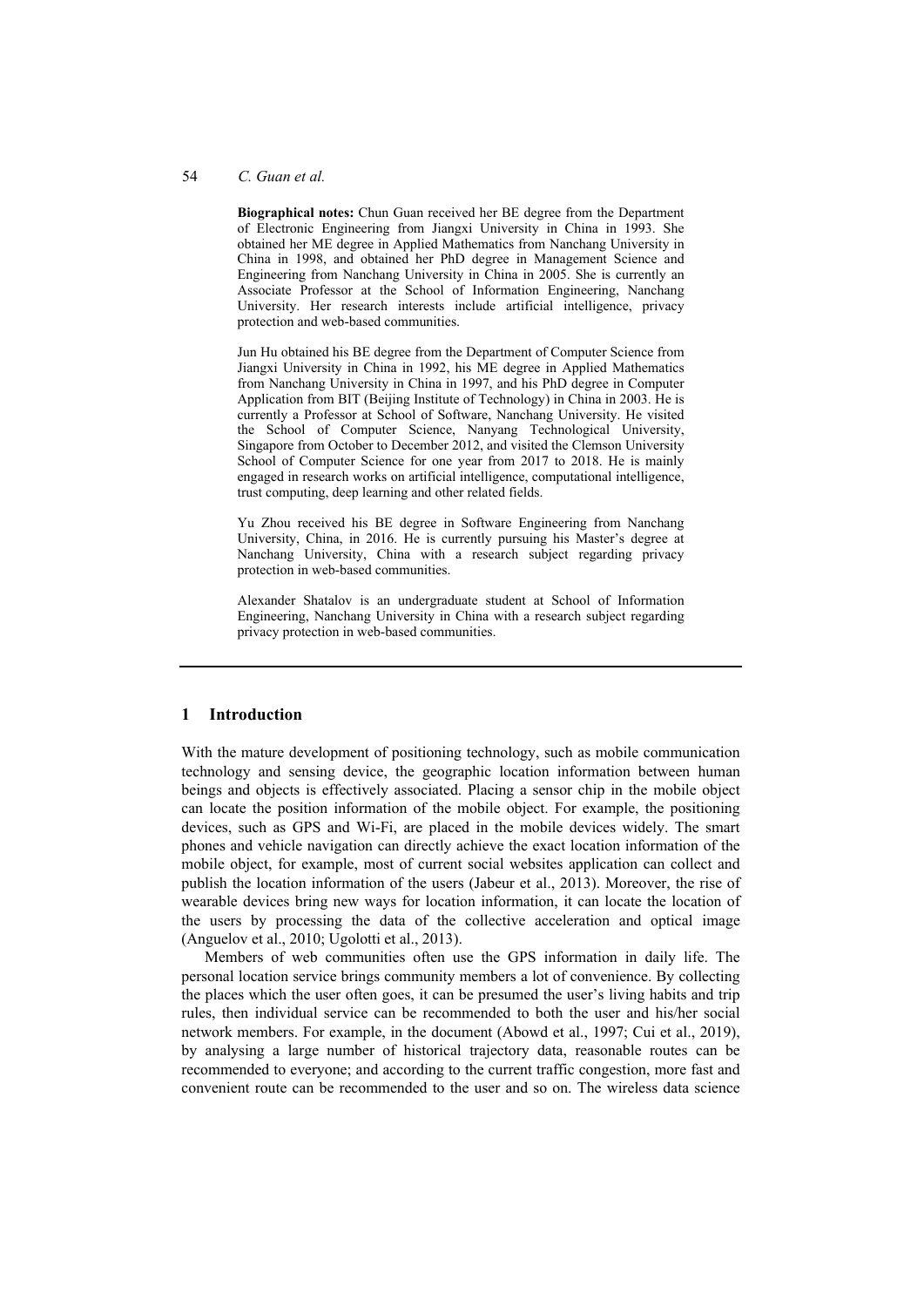and technology (Jana) collected the mobile data from more than 100 countries which supplied by over 200 wireless operators (Piao et al., 2019). Those data that cover about the information of 3.5 billion community members among Latin America, Europe and Africa, can try to explain the prosperity history of the urban and the spread of a disease.

While the location-based service (LBSs) and the publish of location data bring much convenience to our life, the exposure of real users' location information causes huge security risks to users, especially in the prevailing big data era, the attacker can easily presume the user's behaviour habits and living status by analysing big data technology of the user's location information, which leaks privacy seriously. Therefore, location privacy protection is an urgent problem to resolve, studying the location privacy protection is a very important field for the sake of community-integrity and privacy protection, the location privacy protection can help both the individual and the social circle to enjoy the location service and doesn't need to worry about the risk of leaking personal privacy. The research of location privacy protection has a very important significance for the survival of web-connected communities.

### **2 Related work**

The traditional location privacy protection methods include two categories (Friedman et al., 2016). One is to conceal one personal or unit's identification information, that is, to conceal its real identification information, but to supply the accurate location information to the server so that to get the high-quality service. This method has anonymity technology, disguising name technology, mix zone and so on. The other method is to expose the user's identification information, but to supply the server with the user's location information after changing with a way. This method uses wrong or false location information, sign object or regional location information (Yu and Cao, 2018; Tian et al., 2018; Soria-Comas et al., 2017; Yang et al., 2018; Wang and Sinnott, 2017; Jan, 2019; Kutlu et al., 2018; Lyu and Lim, 2018) to conceal its real location information. Gong et al. (2019) initially adopt obfuscation mechanism to do the obfuscation on the location, and put forward a query processing algorithm for obfuscation location information, and ensure a higher service quality. The main thought of this technology is to reach the goal of protecting location privacy by reducing the accuracy of the user's location.

Therefore, the traditional location privacy protection assumes that the attacker has no background knowledge, and couldn't do the quantification on the privacy protection level. Differential privacy protection (Kim et al., 2018; Wang et al., 2017; Shin et al., 2018; Ni et al., 2018; Md and Vijayakumar, 2019; Taamallah et al., 2019) does quantification on the privacy protection level, which is a strict privacy protection model, and can protect the attack of the biggest background knowledge. This model was initially applied in the statistics database. They applied this thought and put forward the concept of geo-indistinguishability, and supplied a quantisable privacy protection model for location privacy protection. This model is expended from the definition of differential privacy protection and expends the one-dimensional Laplace mechanism implementation method to two-dimensional position coordinates, because the location differential privacy reaches the goal of protecting the privacy by adding little random noise to every position. When the number of the position is small, to add little random noise to every position can get good effect. But when the number of positions is large, to add much noise can also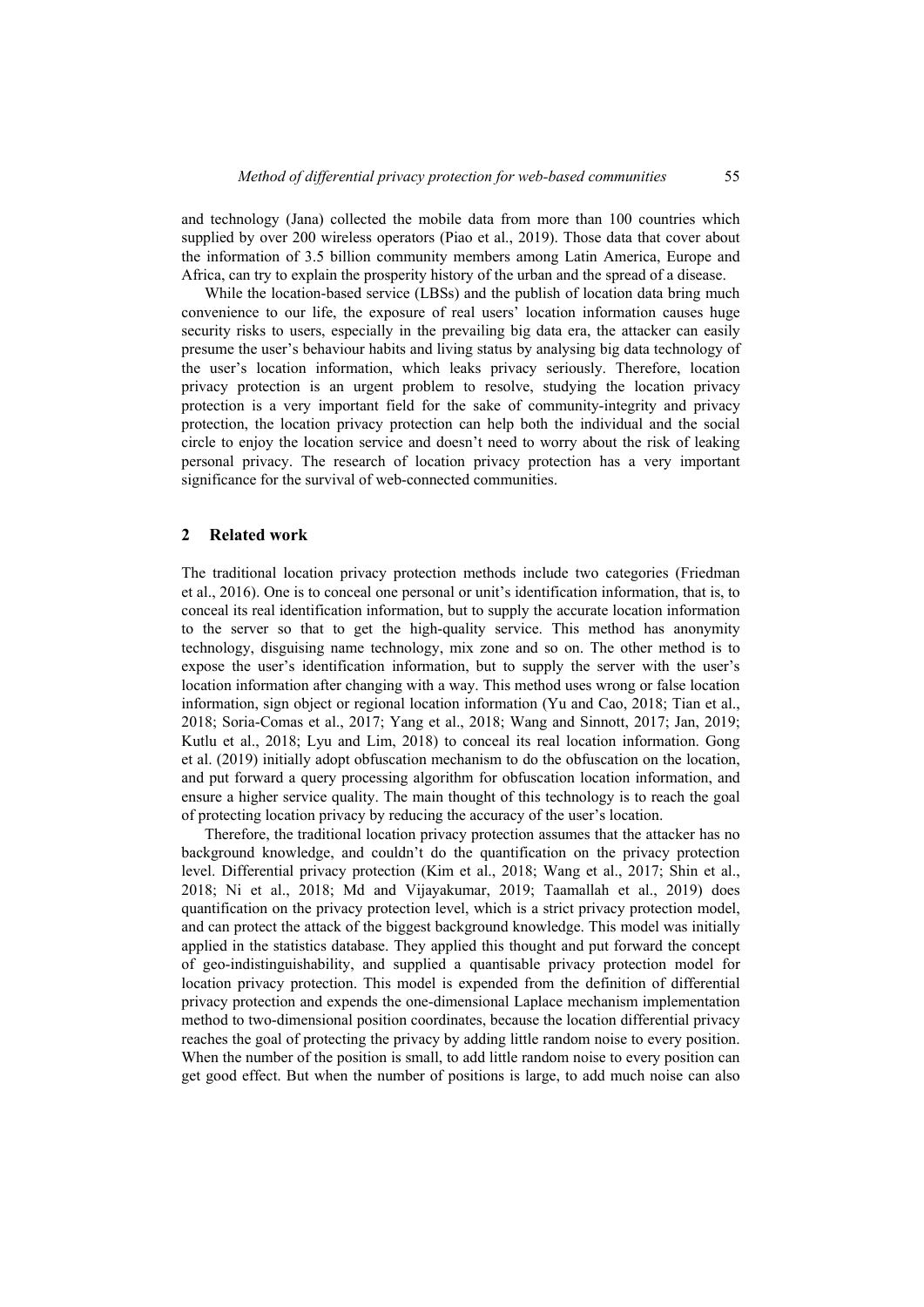reduce the degree of privacy protection. In the position-based service, adding noise to the position for many times will reduce the degree of privacy protection, and cause too much error, so Ul Hassan et al. (2019) put forward a predictive mechanism to reduce the volume of addition of the noise and improve the privacy protection efficiency. The thought of the predictive mechanism is that if the distance between the current position and one position of the historical positions is within a certain threshold, the result of historical position after adding noise will be adopted to be the search result, to reduce the volume of addition of the noise. Aiming at the privacy protection of multi-positions of the concept of geo-indistinguishability, Wang et al. (2018) determine the optimal mechanism with adding the least amount of noise in the finite positions. The concept of geo-indistinguishability is applied to protect users' location privacy in social applications (Hua et al., 2018; Xiong et al., 2017; Ma et al., 2018). It is also the research focus of this paper to utilise this model to protect the location privacy and try its best to reduce the error.

## **3 Method based on mechanism of adding noise to the centroid of positions**

## *3.1 Differential privacy for multi-positions*

Differential privacy for positions applies the method of differential privacy protection into the protection for positions privacy, the principle thought is to add a concern random noise on the original positions to create new positions as output, so that it can ensure the function of the real positions.

Andres et al. (2013) applies differential privacy to put forward the concept of geoindistinguishability privacy protection, defines every single position's privacy protection. However, many applications often involve many positions; it is of great value to study the protection for multi-positions. In this paper, there are different definitions for privacy protection under multi-positions and from differential privacy. In the differential privacy, it requires two groups of datasets are adjacent datasets, that is, among two datasets, at most, there is a different element. In this paper, the authors still adopt the definition of differential privacy to expend to the definition of positions privacy protection under multi-positions data.

*Definition 1:* Given two positions datasets  $x = \{x_1, x_2, ..., x_i, ..., x_n\}$ ,  $x' = \{x_1, x_2, ..., x'_i, ...\}$ …,  $x_n$ , inquiry function f, for any *x*, *x'*, there is  $d(x_i, x'_i) \leq r$ , Z is the result set of the inquiry function. If one function or mechanism meets the formula requirement for all *S* ⊆ *Z* as follows:

$$
\frac{P(f(x) = S|x)}{P(f(x') = S|x')} \le e^{cr}, \qquad \forall r > 0, \forall x, x' : d(x, x') \le r.
$$
\n
$$
(1)
$$

Then, this mechanism meets the requirement of *ε*-geo-indistinguishability. Where *x*, *x*′ are the adjacent location datasets, at most, there is one different position? The inquiry function f is the action function for position data, for example:  $f(x) = x$ ,  $f(x) = centroid(x)$ and so on.

As showed in Definition 1, it is very similar to the definition of differential privacy protection in the statistical database, the difference is the datasets here are two groups of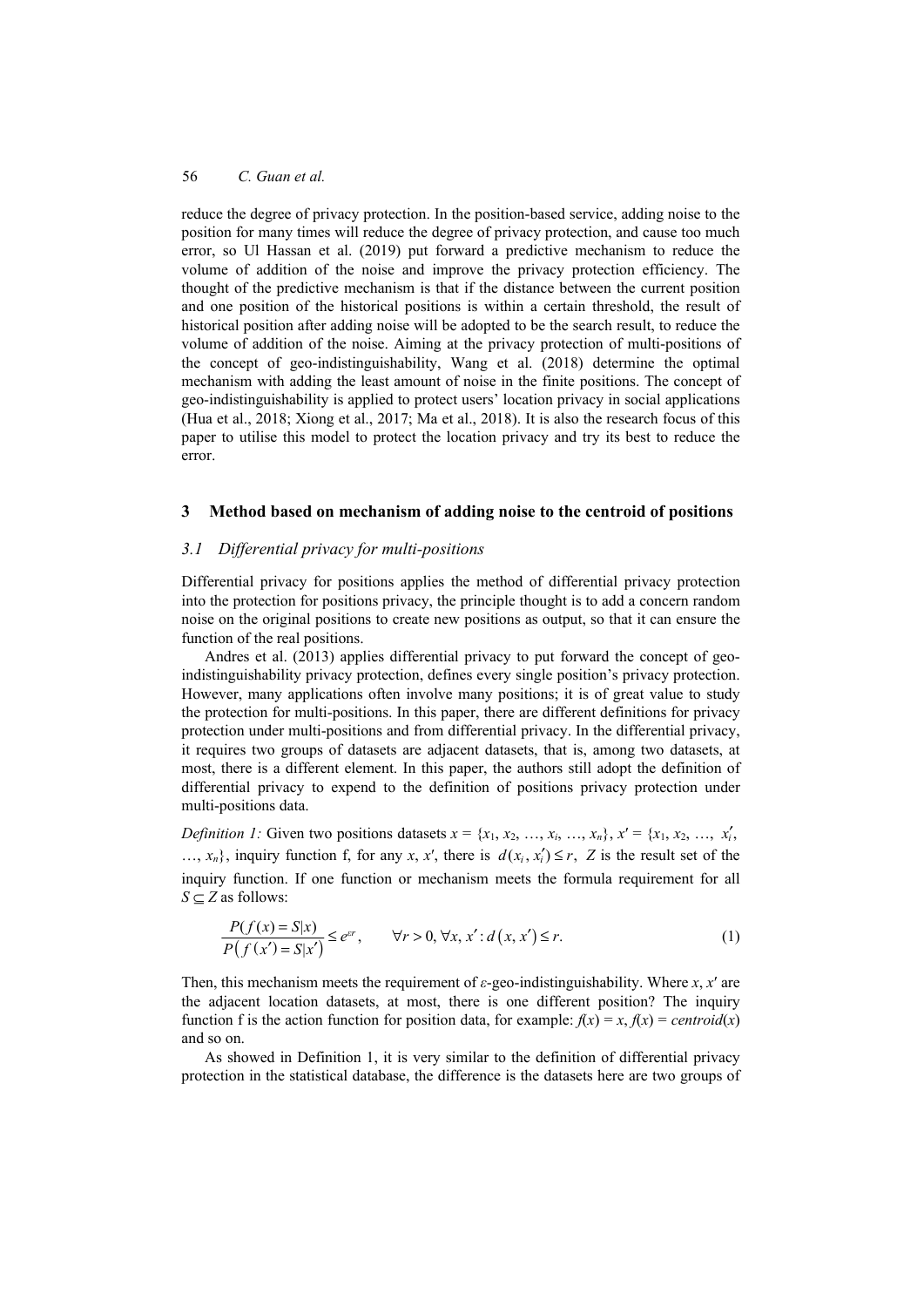position data, and it abstracts the inquiry function f of position data. By analysing the definition 1, the definition 1 also meets the requirement of the definition of every single position's differential privacy protection which put forward by Andres et al. (2013). However, among these two datasets, there is separately one position and two positions are different, and when its inquiry function returns the position itself, it is equivalent to be  $f(x) = x$ , therefore, Definition 1 includes the differential privacy protection model of single position and multi-positions, which is more versatile. In this paper, it adopts this definition to do the further study.

#### *3.2 The mind of adding noise to the centroid*

The section headings are in boldface capital and lowercase letters. Second level headings are typed as part of the succeeding paragraph (like the subsection heading of this paragraph). In real life, the users often pay attention to several positions, the most visual thought is that the position can be protected by adding Laplace noise to every position; it is called 'independent adding noise mechanism'. This method has one problem, that is, when the number of positions increases, the consumption of privacy protection budget also increases; it also means the protection degree reduces. For example, the user makes multiple location service requests at the same position, the point generated by adding noise with the independent adding noise mechanism will surround by the real positions; thus, the attack can guess the real-time position of the user according to the position after adding noise.

In addition to the independent adding noise mechanism, in this paper, the author puts forward algorithm of differential privacy for multi-positions based on the mechanism of adding noise to the centroid (hereinafter referred to as the mechanism of adding noise to the centroid)., aiming at similar multi-positions, the author adopts the method of adding noise to the centroid of multi- positions to resolve the problem of too much error caused by adding noise many times with the independent adding noise mechanism. Certainly, adopting the method of the centroid reduces the amount of the addition of noise compare to the independent adding noise mechanism; however, it increases the reconstruction error at the same time, because there is a little distance between every position and the centroid. Nevertheless, under the condition of close distance between the positions, adopting adding noise mechanism to the centroid is better than the independent adding noise mechanism. Take an extreme example, when many positions are the same, adopting the method of the centroid to add noise has no reconstruction error, and only needs to add the noise for one time, but adopting the independent adding noise mechanism requires adding the noise for many times. Therefore, when the distance between positions is very close, adopting adding noise mechanism to the centroid is better than the independent adding noise mechanism.

The mechanism of independently adding noise, which is to independently add Laplace noise to every position for location datasets, meets the requirement of the differential privacy protection for positions. The privacy protection degree is the accumulation of the privacy protection budget for all positions in the set. When the number of the positions is small, and the distance between positions is farther, the effect is ideal.

When the number of positions is less, there is a better effect to apply the independent adding noise mechanism. When the number of positions is more, the mechanism effect is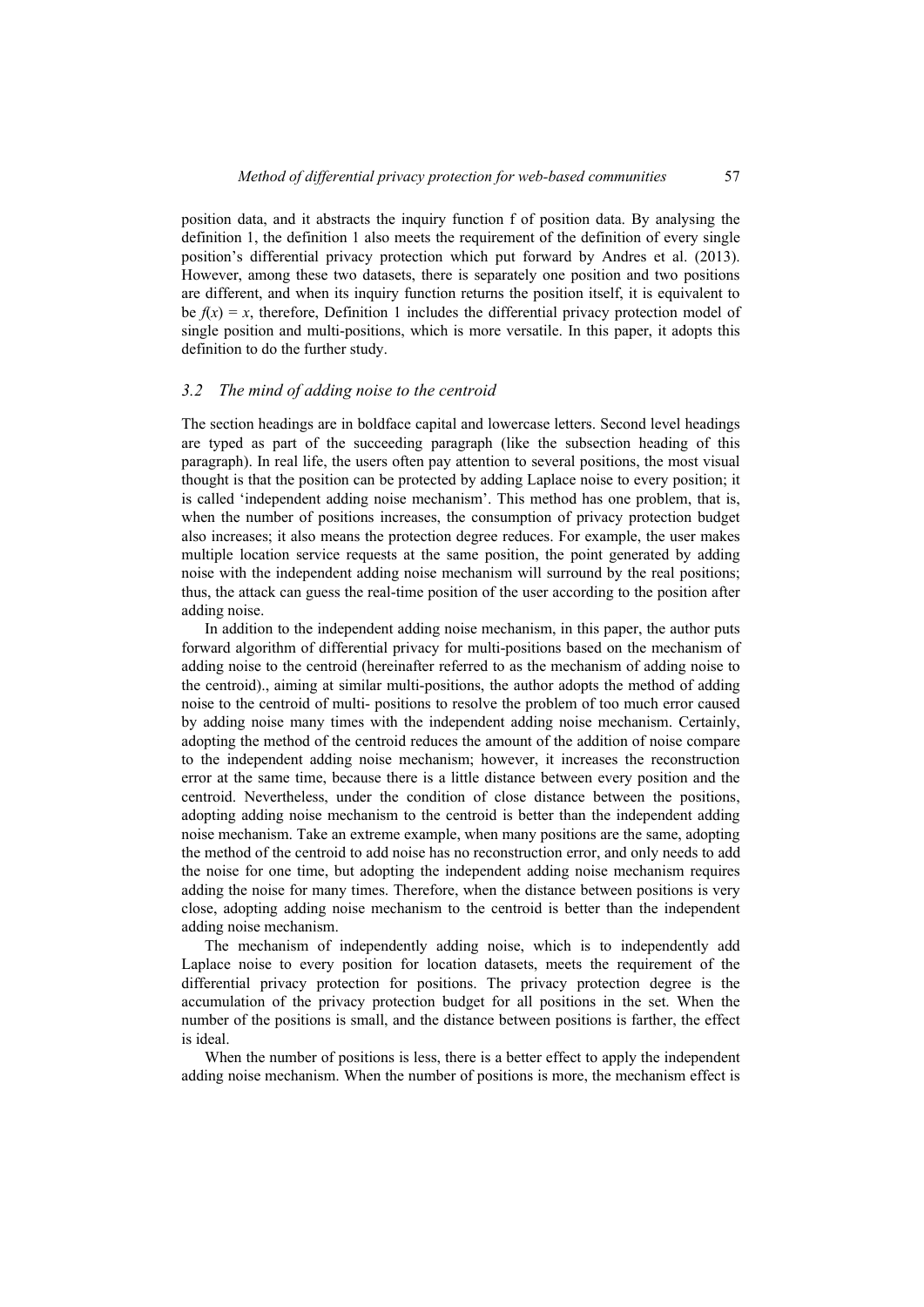lower, because the privacy budget is getting linear increase with the number of positions, and the amount of the addition of noise is getting linear increase too, which reduces the accuracy of positions. The independent adding noise mechanism is as showed in Figure 1, every position independently add random Laplace noise.



**Figure 1** The mechanism of independently adding noise (see online version for colours)

On the existing problem of the mechanism of independently adding noise, in this paper, it adopts the method of adding noise to the centroid of multi-positions instead of adding noise to every position to reduce the amount of the addition of noise. By this method, it gets the centroid for multi-positions, then adopting Laplace mechanism to add noise to the centroid, which equals to that every position after adding noise of the position is the position after adding noise to the centroid.

**Figure 2** The mechanism of adding noise to the centroid (see online version for colours)



The advantage of this method, which compares to the independently adding noise mechanism, is to reduce the amount of the addition of noise but it will increase the reconstruction error, because there is error between the centroid position and the real position, it requires to find out the reasonable centroid to reduce the comprehensive error, this mechanism applies to the cite when the number of positions are bigger and the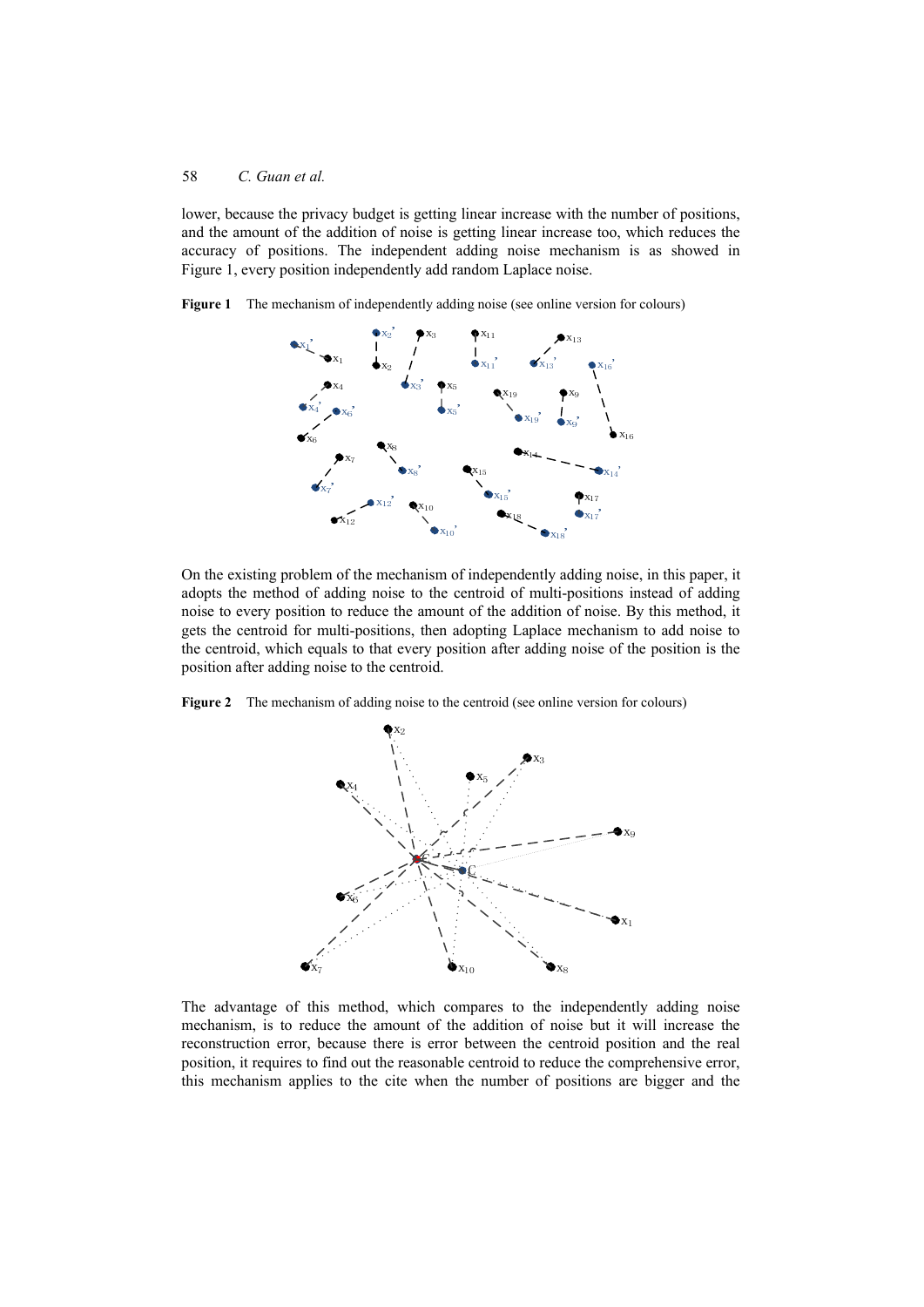distance between positions is closer. The centroid adding noise mechanism is as showed in Figure 2, it gets *C* for all positions, and then gets *C*′ by adding random Laplace noise to the centroid, that is, all  $x'_i$ , that got by random algorithm for all positions, are  $C'$ . This mechanism also meets the requirement of differential privacy protection for positions.

### *3.3 The method of adding noise to the centroid*

Method of differential privacy protection for multi-positions based on mechanism of adding noise to the centroid of positions is shown as follows. Under many positions, using adding noise method of expending every single position completes the privacy protection of multi-positions.

*Inference 1:* Supposing one position set is  $x_0 = \{x_1, x_2, ..., x_i, ..., x_n\}, d(x_i, x_i') \le r$ , inquiry function is f, if the position  $X$  after adding noise meets the requirement of the following probability distribution  $D(x_0)(x) = \frac{\varepsilon}{2\pi} \exp(-\varepsilon d(f(x_0), x))$ , then it satisfies  $\varepsilon$  ·  $d(f(x_0), f(x'))/r$  – geo-indistinguishability.

*Proof:* According to the definition of differential privacy and the triangle inequality, it gets:

$$
D_{\varepsilon}(x_0)(x) \le \exp\big(\varepsilon d\big(f(x_0), x'_0\big)\big) D_{\varepsilon}(x'_0)(s) \tag{2}
$$

To do integral on both sides of inequality on the query result *S*, it can get:

$$
\int_{s} D_{\varepsilon}(x_{0})(x)dx \leq \int_{s} \exp\big(\varepsilon d\big(f(x_{0}), x'_{0}\big)\big)D_{\varepsilon}(x'_{0})(x)dx\tag{3}
$$

According to the definition of the probability density function, it can get to know:

$$
P(f(x_0) = S|x_0) = \int_s D_{\varepsilon}(x_0)(x)ds
$$
\n(4)

Thus,

$$
P(f(x_0) = S|x_0) \le \exp\left(\varepsilon d\left(f(x_0), f(x'_0)\right)\right) P(f(x'_0) = S|x'_0)
$$
\n(5)

$$
P(f(x_0) = S | x_0) \le \exp\left(\frac{\varepsilon d(f(x_0), f(x'_0))}{r} \cdot r\right) P(f(x'_0) = S | x'_0)
$$
 (6)

That is, it satisfies  $\varepsilon \cdot d(f(x_0), f(x'))/r$ -geo-indistinguishability. Q.E.D.

From the above inference, under multi-positions, adopting different positions to inquire function, there will be different degree of privacy protection. According to Laplace adding noise mechanism, it can be deduced that adding multi-positions centroid needs adding the amount of the noise.

*Inference 2:* Supposing one position set is  $x_0 = \{x_1, x_2, ..., x_i, ..., x_n\}$ ,  $d(x_i, x'_i) \le r$ , inquiry function is  $f(x) = centroid(x)$ , if the position *x* after adding noise meets the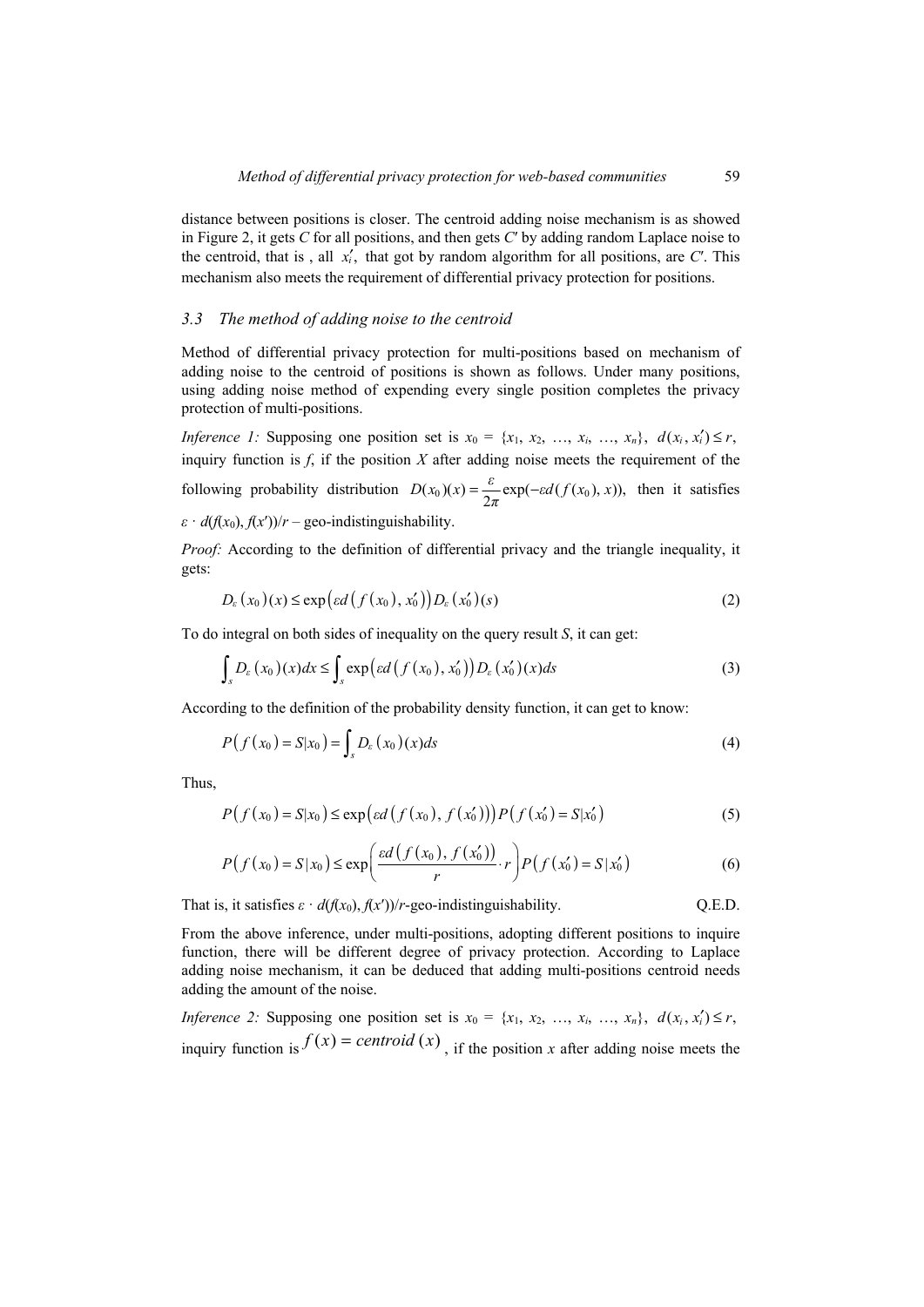requirement of the probability distribution  $D(x_0)(x) = \frac{\varepsilon^2}{2\pi} \exp(-\varepsilon d(f(x_0), x))$ , then it meets the requirement *ε*/*n*-geo-indistinguishability.

*Proof:* It is given that in  $x = \{x_1, x_2, ..., x_i, ..., x_n\}$ ,  $x' = \{x_1, x_2, ..., x_i', ..., x_n\}$ , only the position  $x_i$  and  $x'_i$  are different,  $d(x_i, x'_i) \le r$ , every position uses  $x_i = (s_i, t_i)$ ,  $C(x)$ ,  $C(x')$ show the centroid of two groups of positions. Then:

$$
C(x) = \left(\frac{s_1 + s_2 + \dots + s_n}{n}, \frac{t_1 + t_2 + \dots + t_n}{n}\right)
$$
 (7)

$$
C(x') = \left(\frac{s'_1 + s'_2 + \dots + s'_n}{n}, \frac{t'_1 + t'_2 + \dots + t'_n}{n}\right)
$$
  
=  $\left(\frac{s_1 + s_2 + \dots + s_n + r\cos\theta}{n}, \frac{t_1 + t_2 + \dots + t_n + r\sin\theta}{n}\right)$  (8)

$$
C(x) - C(x') = \left( \left( \frac{r \cos \theta}{n} \right)^2 + \left( \frac{r \sin \theta}{n} \right)^2 \right)^{\frac{1}{2}} = \frac{r}{n}
$$
(9)

That is:  $d(f(x), f(x')) = r/n$ .

Therefore, it meets the requirement *ε*/*n*-geo-indistinguishability. Q.E.D.

In the case of that multi-positions need protection, independently adopting Laplace mechanism to add noise will make the adding amount of noise too much, the more reasonable way is to use a typical position to replace the similar position. Multi-positions centroid is a much more reasonable choice. Supposing there is *n* positions' set  $x = \{x_1, x_2,$  $..., x_i, ..., x_n$ ,  $d(x_i, x'_i) \leq r$  every position needs protection in the set, if adopting independent Laplace mechanism to add noise, by default using  $f(x) = x$ , assuming the privacy protection budget of the consumption of every position is *ε*, in which, *n* is the number of positions, therefore, the consumption of privacy protection budget is  $\varepsilon/n$ , it is known that adopting the way of multi-positions centroid can increase the degree of privacy protection degree. On the contrary, in the case of that the independent adding noise method and the centroid adding noise method have common privacy protection budget, to reduce the privacy protection degree under the centroid adding noise mechanism can reduce the addition of noise.

Known from Laplace adding noise mechanism, adding noise *r* is related to privacy protection parameter *ε*, assuming the privacy protection budget of each position is *ε*, the privacy protection degree got by adopting independent adding noise mechanism is *n*; the privacy protection degree got by adopting adding noise to the centroid mechanism is *ε*/*n*, therefore, in order to get *ε*-geo-indistinguishability under the mechanism of adding noise to the centroid that is,  $n\varepsilon = \varepsilon'/n$ , it gets  $\varepsilon' = n^2\varepsilon$ . Therefore, it can be deduced the method of adding noise to the centroid as follows:

Given a position set  $x = \{x_1, x_2, ..., x_i, x_n\}$ ,  $d(x_i, x'_i) \leq r$ , inquiry function  $f(x) = centroid(x)$ , to add the noise of  $(r, \theta)$  to the centroid, then it meets the requirement of *ε*-geo-indisthinguishability, in which,  $r = C_{g,n}^{-1}(r)$ ,  $\theta$  is the random angle for [0, 2 $\pi$ ).

$$
C_{g,n}(r) = 1 - (1 + n^2 \varepsilon r) \exp(-n^2 \varepsilon r)
$$
\n(10)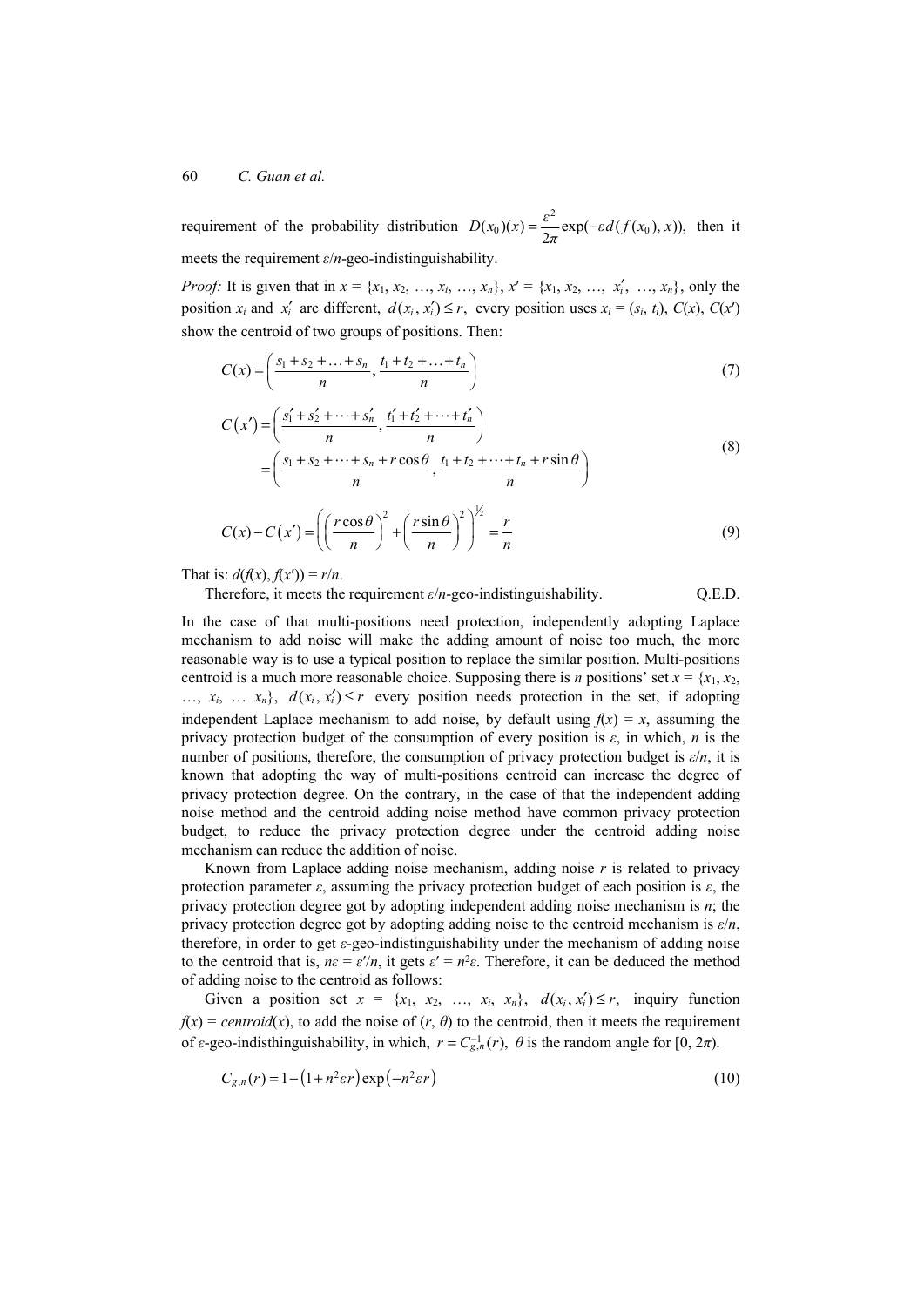#### *3.4 Error analysis*

It only exists agitation error under the independently adding noise mechanism, that is, by the random noise added under Laplace mechanism, but Laplace distribution is a continuous random distribution, that is, every noise added every time is different, perhaps, the random noise added for the first time is smaller, the random noise added for the second time is louder, to get the adding average error of the mechanism, it can get the expectation of the error after addition.

Supposing one position set is  $x = \{x_1, x_2, ..., x_i, ..., x_n\}$ ,  $d(x_i, x'_i) \leq r$ , adopting the formula (10) to independently add noise  $error_i = C_{\varepsilon,n}^{-1}(r)_i$  for every position, since there is no reconstruction error, the total error is the sum of noise after adding of every position. *Error* =  $\sum_{i=1}^{n} error_i$ . Since the noise caused by the random algorithm is different, it can be estimated the theoretical error by the noise probability density function. Supposing the expectation after adding noise every time is  $E(r)$ *i*, then:

$$
E(r)_i = \int_0^{+\infty} r \cdot p(r) dr
$$
  
\n
$$
= \int_0^{+\infty} r \cdot \varepsilon^2 r e^{-\varepsilon r} dr
$$
  
\n
$$
= \varepsilon \cdot \int_0^{+\infty} \varepsilon \cdot r^2 e^{-\varepsilon r} dr
$$
  
\n
$$
= \varepsilon \cdot \frac{2}{\varepsilon^2}
$$
  
\n
$$
= \frac{2}{\varepsilon}
$$
 (11)

It can be known from the noise expectation that the adding noise is inversely proportional to the privacy protection budget, while the privacy protection degree is higher, the noise expectation which need adding is larger, vice versa.

Adopting the independently adding noise mechanism to add noise to every position of the position set, then the total expectation error is

$$
Error = \sum_{i=1}^{n} error_i = n \cdot E_i(r) = \frac{2n}{\varepsilon}.
$$

There are two parts of errors by adopting the mechanism of adding noise to the centroid, one part is the noise error added to the centroid, the other part is the error between the real position and the centroid.

The advantage of this method, which compares to the independently adding noise mechanism, is to reduce the amount of the addition of noise but it will increase the reconstruction error, because there is error between the centroid position and the real position, it requires to find out the reasonable centroid to reduce the comprehensive error, this mechanism applies to the cite when the number of positions are bigger and the distance between positions is closer. The centroid adding noise mechanism also meets the requirement of differential privacy protection for positions.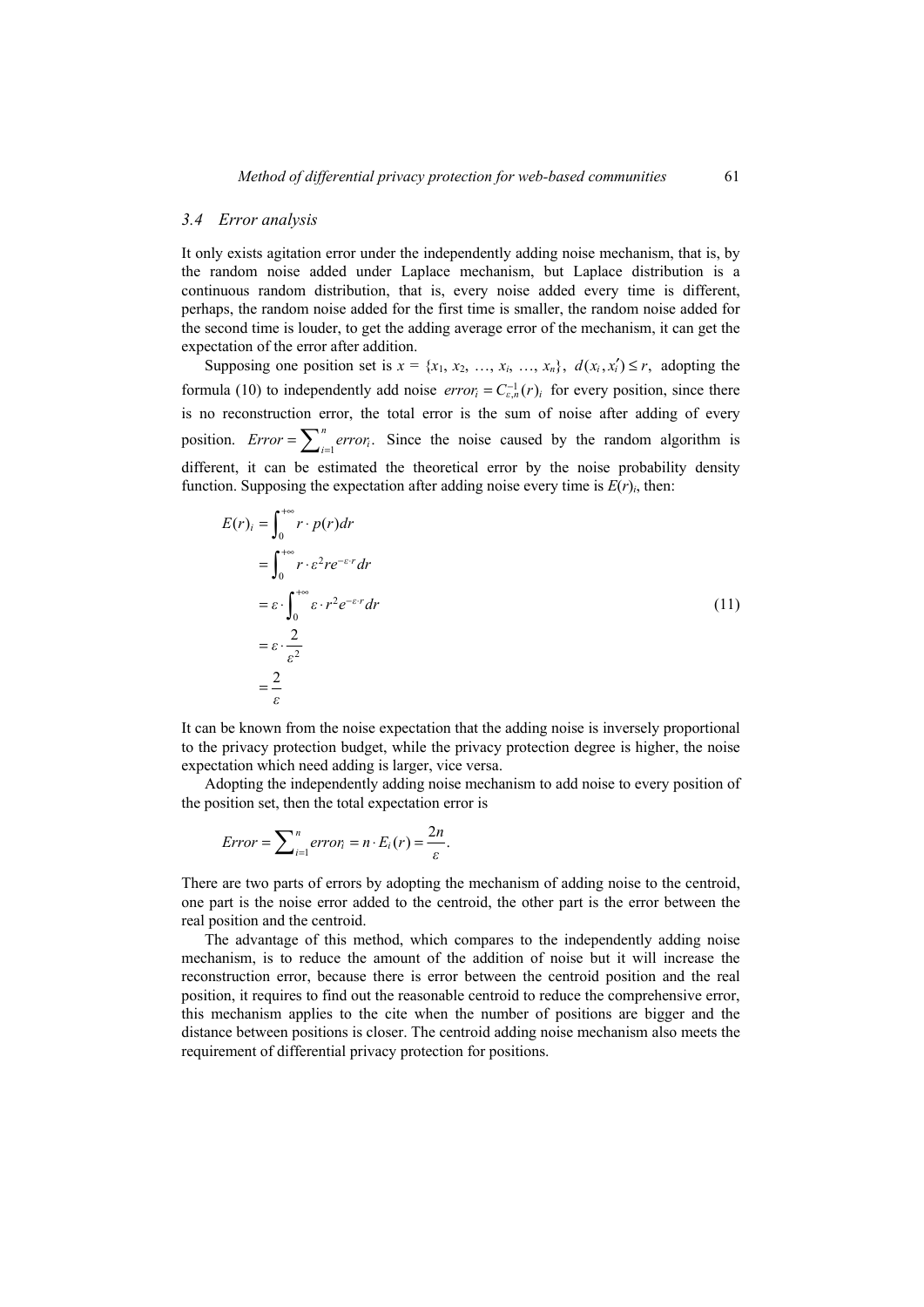## **4 Experiments**

Besides analysing the error of differential privacy for multi-positions based on the centroid from the position evacuation degree, the number of positions in the position dataset is also a very important factor to influence error. In this paper, with the experiment, the author analyses the error size of the differential privacy for multi-positions based on the centroid and the independently adding noise mechanism. In the experiment, setting  $\varepsilon = 0.2$ , the position evacuation degree is 2, that is, to generate randomly n positions under the area of  $2n \times 2n$ , the experiment result is as shown in Figure 3. It can be known from analysing the result of the experiment, when the position number is small, the total error caused by differential privacy for multi-positions based on the mechanism of adding noise to the centroid is smaller than the error caused by the independent adding noise mechanism. In this experiment, if the number of positions is less than 15, the algorithm in this paper is much better than the independent adding noise mechanism; but when the number of positions is bigger than 15, the total error of centroid method is bigger than the independent adding noise mechanism, because in the case of that n positions in the area of  $2n \times 2n$  is uniformly distributed, the expectation of reconstruction error is

$$
E = \sum_{i=1}^{n} \sqrt{\left(\frac{2i}{2}\right)^2 + \left(\frac{2i}{2}\right)^2} = \sum_{i=1}^{n} \sqrt{2i} = \sqrt{2} \sum_{i=1}^{n} i,
$$

when *n* > 15, the reconstruction error is bigger than  $\frac{2b}{\varepsilon}$ , which is beyond the theory demands, therefore, the error of independent adding noise mechanism is smaller instead.

**Figure 3** Total error under different number of positions (see online version for colours)



With the experiment, authors analyse the error introduced by differential privacy protection method for multi-positions based on the mechanism of adding noise to the centroid, and compares with the independently adding noise mechanism based on the same privacy protection conditions. The experiment result shows that under the same privacy protection level, the differential privacy protection algorithm for multi-positions based on the mechanism of adding noise to the centroid is better than the independent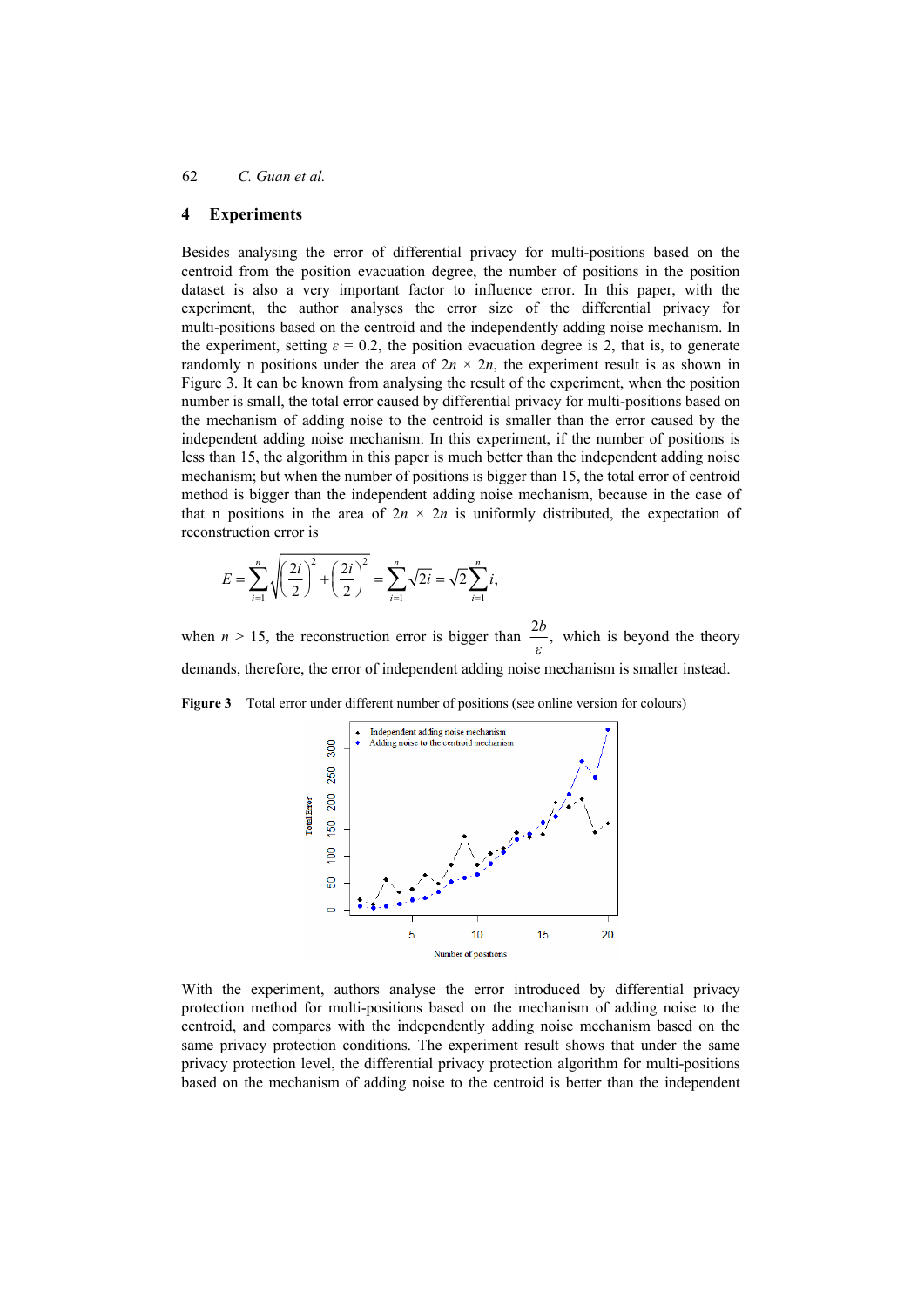adding noise mechanism under certain conditions, the algorithm applies in the case when the distance between positions is close.

### **5 Conclusions**

Under the differential privacy protection for multi-positions, when the number of positions is less, adopting the independently adding noise mechanism can reach the goal of protecting the differential privacy, and it will not cause bigger error. But when the number of positions data is more, it will cause the adding noise too loud, which can reduce the effect of privacy protection. Aiming at this problem, in the paper, the author puts forward adopting adding noise to the centroid to all positions to reduce the addition of the error. The method applies to the situation when the distance between positions is close. In this paper, the author compares the difference and its advantage of these two methods and also compares the errors. The experiment shows that under the same privacy protection level, the differential privacy protection algorithm for multi-positions based on the mechanism of adding noise to the centroid is better than the independent adding noise mechanism under certain conditions.

### **Acknowledgements**

This work was supported by the Natural Science Foundation of China (Grant No. 61662046) and the Special Foundation for Visiting Scholars of Young and Middle-Aged Teachers' Development Plan in Jiangxi Ordinary Universities (Grant No. 2018109).

### **References**

- Abowd, G.D., Atkeson, C.G. et al. (1997) 'Cyberguide: a mobile context-aware tour guide', *Wireless Networks*, Vol. 3, No. 5, pp.421–433.
- Andres, M.E., Bordenabe, N.E. et al. (2013) 'Geo-indistinguishability: differential privacy for location-based systems', Paper Presented at *2013 ACM SIGSAC Conference on Computer and Communications Security*, Association for Computing Machinery. 4–8 November, Berlin, Germany.
- Anguelov, D., Dulong, C. et al. (2010) 'Google Street View: capturing the world at street level', *Computer*, Vol. 43, No. 6, pp.32–38.
- Cui, L., Qu, Y., Reza, N.M. et al. (2019) 'Improving data utility through game theory in personalized differential privacy', *Journal of Computer Science and Technology*, Vol. 34, No. 2, pp.272–286.
- Friedman, A., Berkovsky, S. and Kaafar, M.A. (2016) 'A differential privacy framework for matrix factorization recommender systems', *User Modeling and User-Adapted Interaction*, Vol. 26, No. 5, pp.425–458.
- Gong, M., Pan, K. and Xie, Y. (2019) 'Differential privacy preservation in regression analysis based on relevance', *Knowledge-Based Systems*, 1 June, Vol. 173, pp.140–149.
- Hua, J., Tong, W., Xu, F. and Zhong, S. (2018) 'A geo-indistinguishable location perturbation mechanism for location-based services supporting frequent queries', *IEEE Transactions on Information Forensics and Security*, Vol. 13, No. 5, pp.1155–1168.
- Jabeur, N., Zeadally, S. and Sayed, B. (2013) 'Mobile social networking applications', *Communications of the ACM*, Vol. 56, No. 3, pp.71–79.